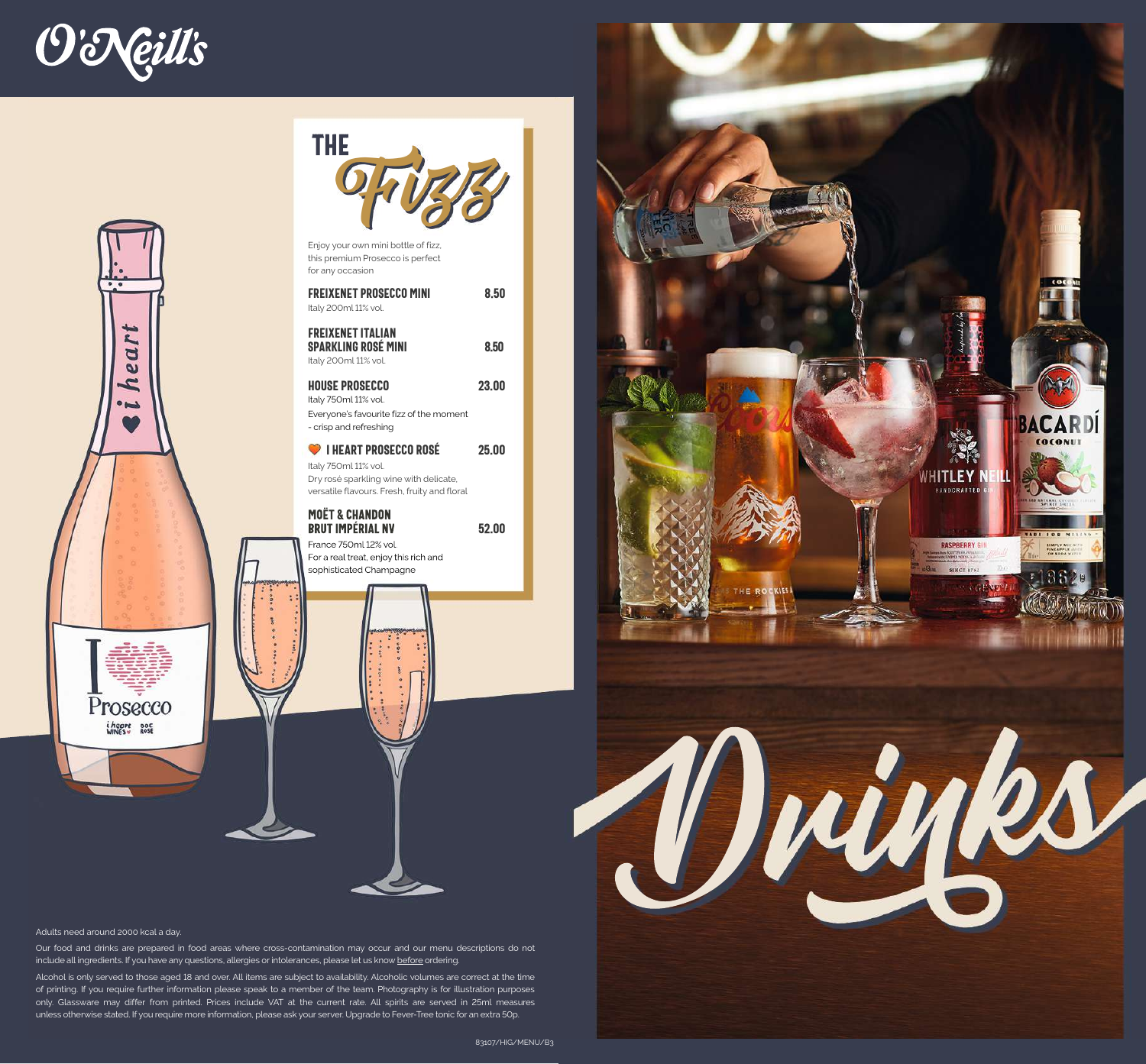





### £8.25 COCKTAILS **Factor e**  $\blacksquare$ M



## ALL DAY EVERY DAY



DARK AND STORMY 9.75 A modern day classic, Goslings Black Seal Rum pairs with punchy ginger beer and bitters in this spicy, sweet highball CITRON COLLINS 8.75

#### A twist on a Gin Collins using Bombay Citron Pressé – reminiscent of cloudy lemonade, fruity and refreshing

#### Piña Colada 8.75

A holiday classic! Bacardi Coconut Rum shaken with pineapple, coconut, lime and cream

#### PURPLE RAIN 8.25

Cherry Sourz and DK Blue Curaçao mixed with lemonade – a fruity retro classic

#### SEX ON THE BEACH 8.25

Archers Peach Schnapps mixed with Smirnoff Red Label vodka, orange juice and cranberry juice. Garnished with orange



After an aperitif that's sparkly and fizz-based?

#### PEACH GIN SPRITZ 8.75

Gordon's Peach Gin, Prosecco and lemonade create a delicate, fruity spritz

Aperol Spritz 8.75 Bittersweet orange Aperol liqueur mixed with Prosecco and soda for a fresh, light spritz

GIN BERRY SPRITZ 8.75 Strawberry and raspberry flavours from Gordon's Pink Gin and Chambord, mixed with Prosecco and soda

We DO like Piña Coladas,

| MOJITO<br>A taste of Havana, Bacardi Carta Blanca Rum<br>mixed with mint and lime juice. Add a flavour<br>or stick with the classic<br>ADD A FLAVOUR:<br><b>PASSION FRUIT</b><br><b>RASPBERRY</b><br><b>STRAWBERRY</b> |      |
|------------------------------------------------------------------------------------------------------------------------------------------------------------------------------------------------------------------------|------|
| <b>TENNESSEE APPLE FIZZ</b><br>Easy drinking Jack Daniel's Tennessee Apple,<br>mixed with apple juice and lemonade to create<br>this full flavoured highball                                                           | 8 75 |
| <b>WOO WOO</b><br>Smirnoff Red Label Vodka and Archers Peach<br>Schnapps mixed with cranberry and lemonade.<br>Garnished with lime                                                                                     | 8.25 |

LONG ISLAND ICED TEA 8.25 Smirnoff Red Label Vodka, Gordon's Gin, Bacardi Carta Blanca Rum, tequila and Cointreau, topped with Pepsi Max and a squeeze of fresh lemon



Beware. These cocktails have a license to thrill. They're super mixed up and super smooth.

#### Espresso Martini 9.75

A boozy pick me up – Ketel One Vodka and Tia Maria shaken with espresso and a touch of sugar

#### Strawberry Pornstar martini 10.25 Extra fruity twist on the classic Pornstar Martini, shaken with strawberry syrup and added sparkle

#### ZOMBIE 8.75

Bacardi Spiced and Bacardi Carta Blanca Rum shaken with pineapple and citrus create a punchy, tropical cocktail

#### Daiquiri 8.25

Summer citrus vibes that tantalise your taste buds – Bacardi Carta Blanca Rum shaken with sugar and lime juice. Add a flavour or stick with the classic

#### add a flavour:

Passion fruit **RASPBERRY STRAWBERRY** 

#### MARGARITA 8.25

Olmeca Tequila shaken with sugar and lime juice. Add a flavour or stick with the classic

add a flavour: Passion fruit RASPRERRY **STRAWBERRY** 

OCEAN SPARKLE 9.75 Absolut Passionfruit and DK Blue Curaçao shaken with tropical fruits and added sparkle

#### Pornstar Martini 9.75 Absolut Vanilia Vodka shaken with passionfruit and tropical fruits – finished with Prosecco







Fresh mint and lime flavours topped with soda –

Classic Lime & Soda

light and refreshing *9 kcal*

#### house Sodas Add a dash of French flair to our sparkling water with your choice of Mathieu Teisseire flavours Passion fruit *93 kca*<sup>l</sup> Strawberry *91 kcal* Raspberry *92 kcal*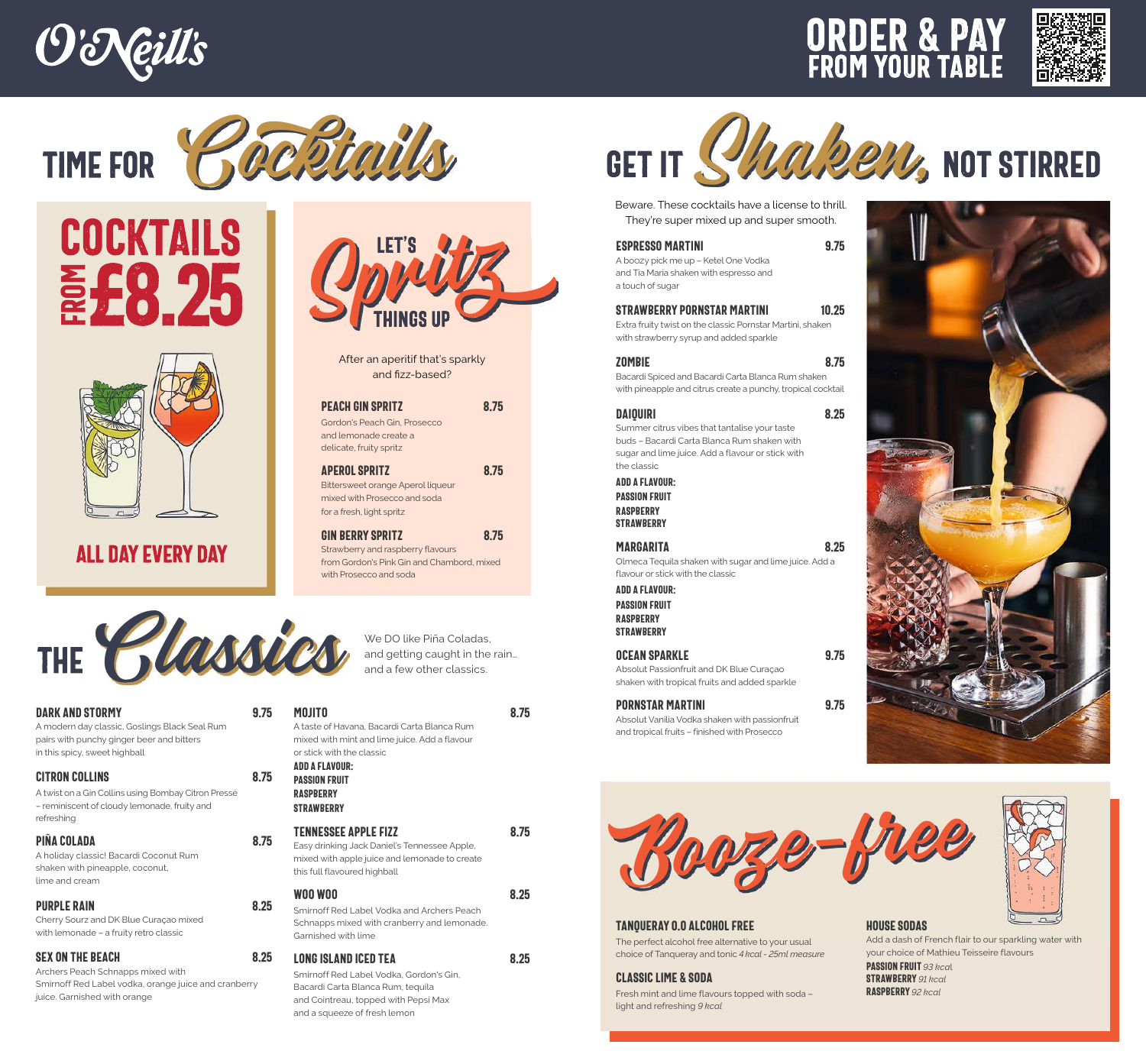







# THAT'S THE SPIRIT

## RUM

Bacardi Carta Blanca **COCONUT SPICED** 

Captain Morgan Original **DARK SPICED** TikI

#### **SAILOR JERRY**

Dead Man's Fingers **SPICED** 

## WHISKEY &BOURBON

**SP JACK DANIEL'S** Tennessee

Perfectly served with Pepsi Max

**SP** JACK DANIEL'S Tennessee Apple Perfectly served with

lemonade Haig Club CLUBMAN Bell's

## VODKA

Smirnoff Mango & PASSIONFRUIT TWIST

#### **SMIRNOFF** Raspberry Crush

**ABSOLUT CITRON** PASSIONFRUIT RASPRERRI Vanilia

Ketel One **SMIRNOFF** 

Red Label

#### Engine

Hints of lemon, sage, juniper and rose. London dry gin, with subtle Amalfi lemon notes. Garnished with lemon

#### Bombay Sapphire

Distinctly fresh and lively, with a warm peppery finish. Garnished with lime

#### **W** HENDRICK'S

Perfectly paired with Fever-Tree Refreshingly Light Elderflower Tonic. Garnished with cucumber

## **TANQUERAY**

Bombay Sapphire Citron Pressé Lemon Expression of our original Bombay Dry Gin with added zest of fresh Mediterranean lemons. Garnished with lemon **W** KOPPARBERG

STRAWBERRY & LIME Perfectly paired with lemonade. Garnished with strawberries

Lusciously tropical with mango and papaya. Garnished with orange

J.J Whitley Mango & Papaya

Strong juniper flavours deliver a deliciously crisp gin. Garnished with lime

#### Gordon's

Tanqueray 0.0 Alcohol Free

The perfect alcohol free alternative to your usual choice of Tanqueray and tonic. Garnished with lime *4 kcal - 25ml measure*

#### OR All our gins are served with Britvic tonic

# FRESH AND

#### **TANOUERAY** Blackcurrant Royale

Tanqueray London dry gin base infused with juicy blackcurrants and vanilla notes. Garnished with lime

#### **TANOUERAY** Flor de Sevilla

Unique distilled gin made with Sevilla orange essences. Garnished with orange

#### Whitley Neill RHUBARB & GINGER

Essence of rhubarb adds a tart crisp edge, whilst the ginger warms. Garnished with orange

#### WHITLEY NEILL **RASPBERRY**

Perfectly balanced with a delicate, fruity taste and a lasting raspberry flavour. Garnished with lemon

#### **SHOTS**  $\boldsymbol{\alpha}$  : o i

#### **JÄGERMEISTER** cold brew COFFEE

A perfect fusion of original Jägermeister and intense cold brew coffee Aftershock red or black

**SOURZ FIREBALL**  56 expertly

**SAMBUCA** 

**TEQUILA** 

#### **JÄGERMEISTER**

The original herbal liqueur crafted with blended botanicals

**TEQUILA ROSE** 

#### UPGRADE TO FEVER-TREE FOR 50p

Gordon's White Peach Subtle sweetness of white peach

creates a delicious, enjoyable tasting gin. Garnished with orange

#### Gordon's Tropical **PASSIONFRUIT**

Fresh and punchy tropical passionfruit, complimented by aromas of summer citrus. Garnished with orange

#### Gordon's Pink

Refreshing and sweet with raspberry, strawberry and redcurrant flavours. Garnished with strawberries

## DOUBLE UP FROM£2.00 ON ALL GINS AND SPIRITS

 $E_4$ .25 BOMBS  $E_5$ o '  $E$   $E$ 4.75